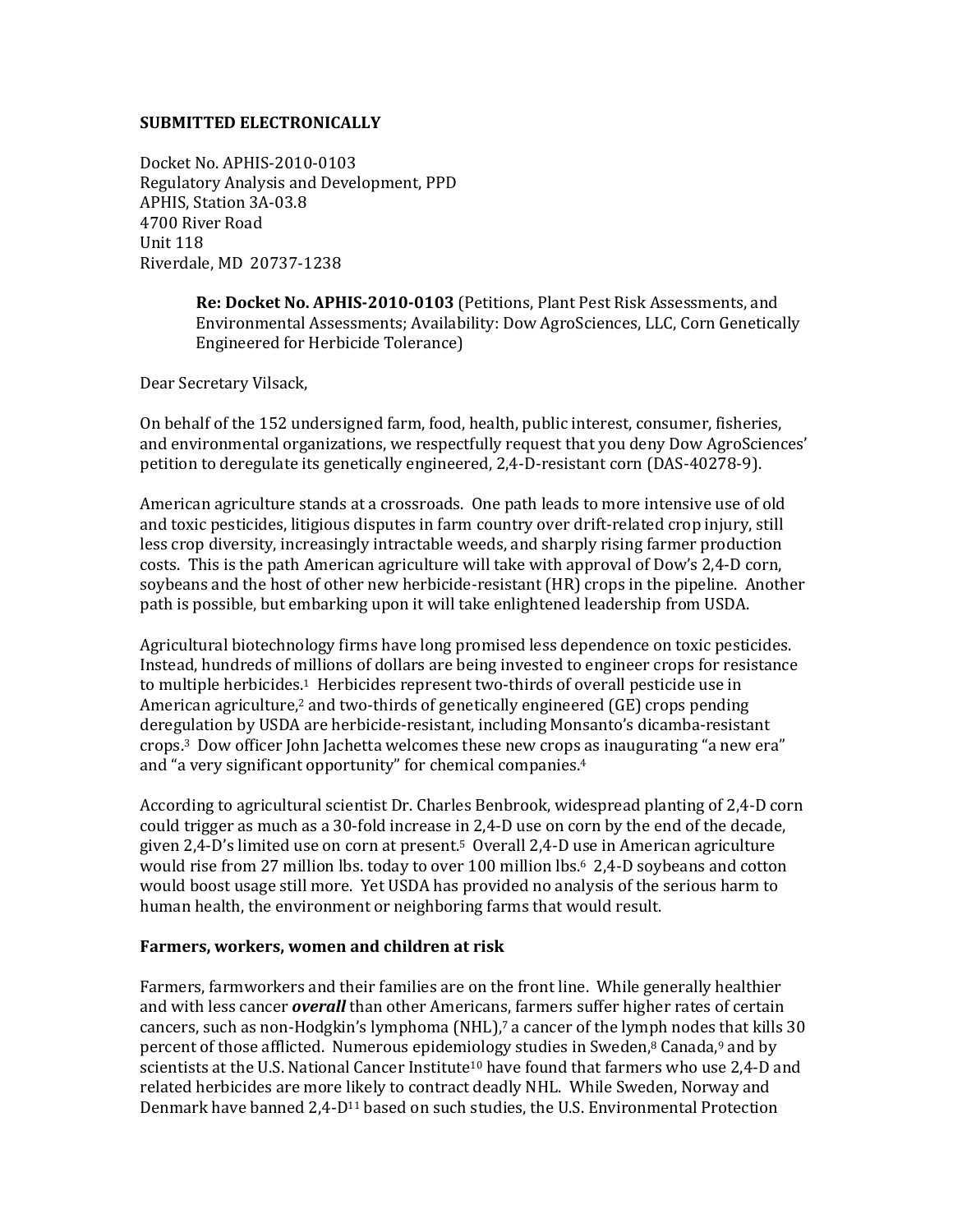Agency (EPA) refuses to act, insisting that these studies fail to "definitively" link 2,4-D to NHL.12 Yet the National Academies' Institute of Medicine has consistently found "sufficient evidence of an association between exposure" to Agent Orange chemicals, which include 2,4-D, and NHL.13 One must wonder if the many-fold increase in 2,4-D use with 2,4-D crops will provide EPA with sufficient evidence to take action; and how many farmers may suffer in the interim. Other studies link farmer 2,4-D exposure to higher rates of Parkinson's Disease.<sup>14</sup>

The rest of us may also be at risk. 2,4-D is known to be a hormone-disrupting chemical,<sup>15</sup> which can affect critical developmental processes in very small amounts. Lactating rats fed low doses of 2,4-D exhibit impaired maternal behavior<sup>16</sup> while their pups weigh less.<sup>17</sup> Children of pesticide applicators in areas of Minnesota with heavy use of chlorophenoxy herbicides like 2,4-D had a disproportionately higher incidence of birth anomalies than in non-crop regions or where these herbicides were less used.<sup>18</sup> 2,4-D is frequently detected at low levels in surface water,19 levels certain to rise sharply with introduction of 2,4-D corn.

Meanwhile, the latest available data show that 2,4-D is still contaminated with low levels of extremely toxic dioxins,<sup>20</sup> which may or may not be the cause of  $2,4$ -D's toxicity.<sup>21</sup> EPA begins its registration review of 2,4-D next year,22 which will involve a fresh look at the latest science on its toxicity; this review will take account of strict new dioxin exposure standards issued by EPA earlier this year as part of its ongoing reanalysis of dioxin toxicity.23 USDA should refrain from any decision on 2,4-D corn, and the many-fold increase in 2,4-D use it would entail, until that review is complete. EPA should likewise refrain from registering any 2,4-D product on any 2,4-D crop pending completion of its review.

# **Crop damage and environmental impacts from herbicide drift**

2,4-D is a volatile herbicide that is prone to drift beyond the field of application to damage neighboring crops and wild plants. 2,4-D vapor injures most broadleaf (i.e. non-grass) plants at extremely low levels, as low as three-billionths of a gram per liter of air.<sup>24</sup> Particularly sensitive crops include grapes,<sup>25</sup> tomatoes, cotton,<sup>26</sup> soybeans, sunflower, and lettuce. Two surveys of state pesticide regulators establish that 2,4-D drift is already responsible for more episodes of crop injury than any other pesticide.27 Introduction of 2,4- D crops will greatly increase drift injury to crops over already high levels by enabling higher rates, on much greater acreage, sprayed later in the season when neighboring crops and plants have leafed out and are thus more susceptible to drift injury.<sup>28</sup>

Although Dow claims to have a less drift-prone formulation of 2,4-D, its efficacy has not been independently validated; and in any case, neither EPA nor Dow will be able to prevent the use of cheaper, highly-drift prone formulations.

Conventional farmers are likely to lose crops while organic farmers will lose both crops and certification, resulting in an economic unraveling of already-stressed rural communities. In response, family farmers and processors have formed the Save Our Crops Coalition to oppose 2,4-D crops, which pose a threat to their very survival.29 Growers of vegetables, fruits and other smaller-acreage crops are already sparse in corn-soybean country. The introduction of 2,4-D corn and successor HR crop systems would thin their ranks still further, decreasing what little crop diversity remains in the heartland. Growers of conventional and glyphosate-resistant soybeans would also be threatened by drift. There is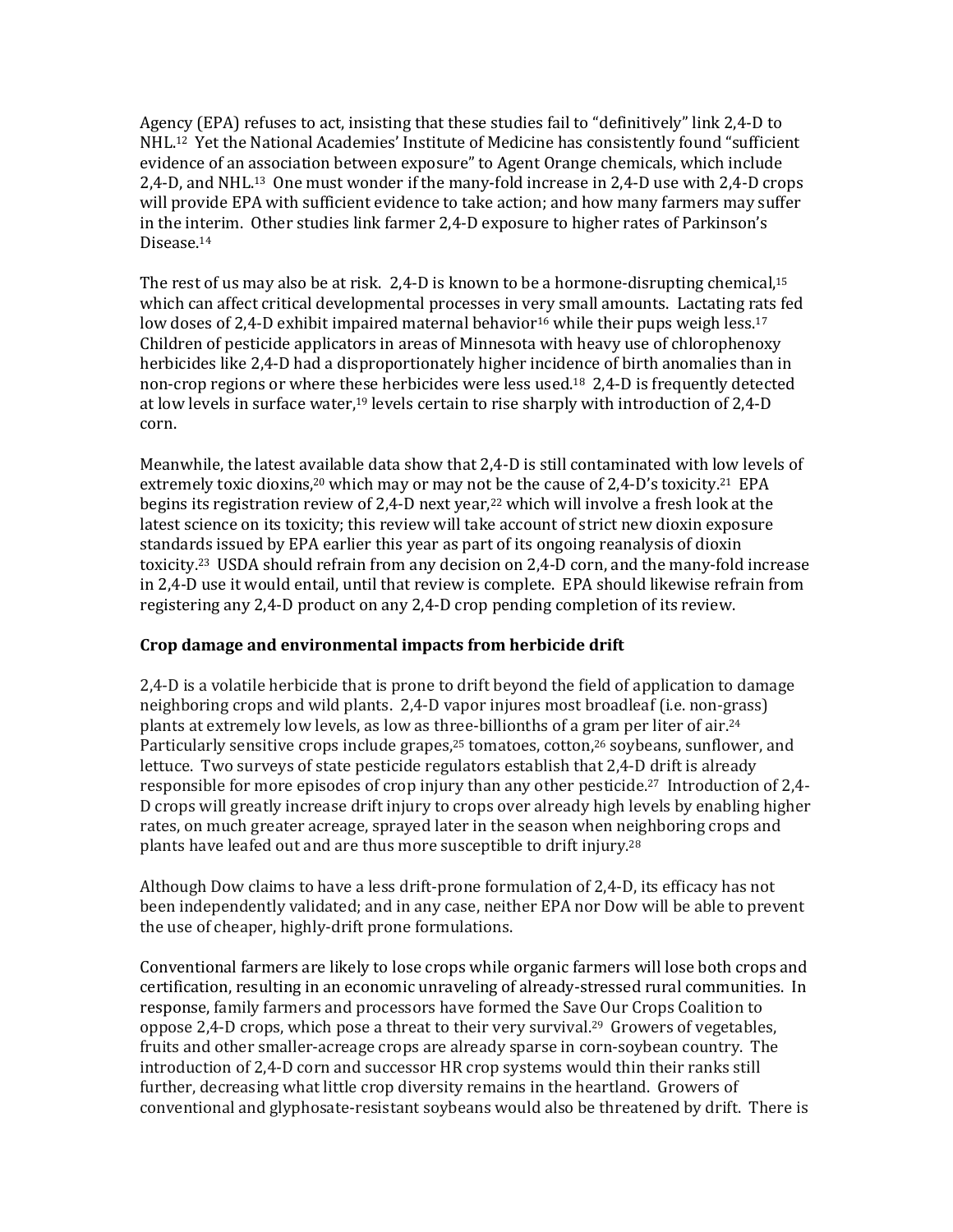already substantial litigation over drift-related crop injury, pitting farmer against farmer, and it would escalate dramatically with 2,4-D crops.

The EPA and National Marine Fisheries Service have found that even existing agricultural uses of 2,4-D are likely to adversely impact several endangered species – including the California red-legged frog, the Alameda whipsnake, and Pacific salmon – via impacts on their habitats and prey.30 These impacts will be greatly exacerbated by the sharp spike in 2,4-D use projected with introduction of 2,4-D crops. Since endangered species act as sentinels for the health of the ecosystems they inhabit, broader impacts are likely.

It is unclear whether such harms can be prevented or even mitigated, yet we see no evidence that either USDA or EPA has even begun to grapple with the issue. At the very least, no decision should be made on 2,4-D corn without serious assessment of drift-related crop injury and potential mitigation measures in the context of an Environmental Impact Statement.

# **Chemical Arms Race With Weeds**

Farmers would have no interest in 2,4-D crops if there weren't a raging epidemic of weeds resistant to glyphosate, the active ingredient in Monsanto's Roundup herbicide. Glyphosate-resistant weeds evolved to infest millions of acres of cropland<sup>31</sup> through massive, unregulated use of glyphosate on Monsanto's Roundup Ready® soybeans, corn and cotton.32 This epidemic has alarmed agricultural scientists, triggering a substantial increase in herbicide use,<sup>33</sup> greater use of soil-eroding tillage operations,<sup>34</sup> and a return to weeding crews hoeing hundreds of thousands of acres,35 dramatically increasing production costs. A National Academy of Sciences committee singled out glyphosate-resistant weeds as an issue demanding national attention.<sup>36</sup>

However, Dow's 2,4-D crops are no "solution" to glyphosate-resistant weeds. After at best temporary relief, they will trigger an outbreak of still more intractable weeds resistant to both glyphosate and 2,4-D.37 Weeds resistant to multiple herbicides are already on the rise, prompting an Illinois weed scientist to warn that "we are running out of options" to confront what is rapidly becoming an "unmanageable problem."<sup>38</sup>

Weed resistance to 2,4-D will not be prevented or even slowed by the approaches that failed so spectacularly with Roundup Ready crops: voluntary "stewardship" plans and grower education. If these new HR crop systems are to be introduced at all, mandatory weed resistance management programs with strict limitations on frequency of use over time are absolutely necessary. USDA must also provide support to help farmers adopt integrated weed management approaches that prioritize non-chemical tactics.<sup>39</sup> These issues too must be seriously assessed in the context of an Environmental Impact Statement before any decision is taken.

# **Conservation tillage**

Contrary to conventional wisdom, herbicide-resistant crops have not promoted adoption of soil-saving conservation tillage to any significant degree. This myth rests on simple confusion of correlation with causation. While growers who previously adopted conservation tillage practices are more likely to then grow an herbicide-resistant crop, the choice to grow that crop does not spur adoption of conservation tillage.40 Data from USDA's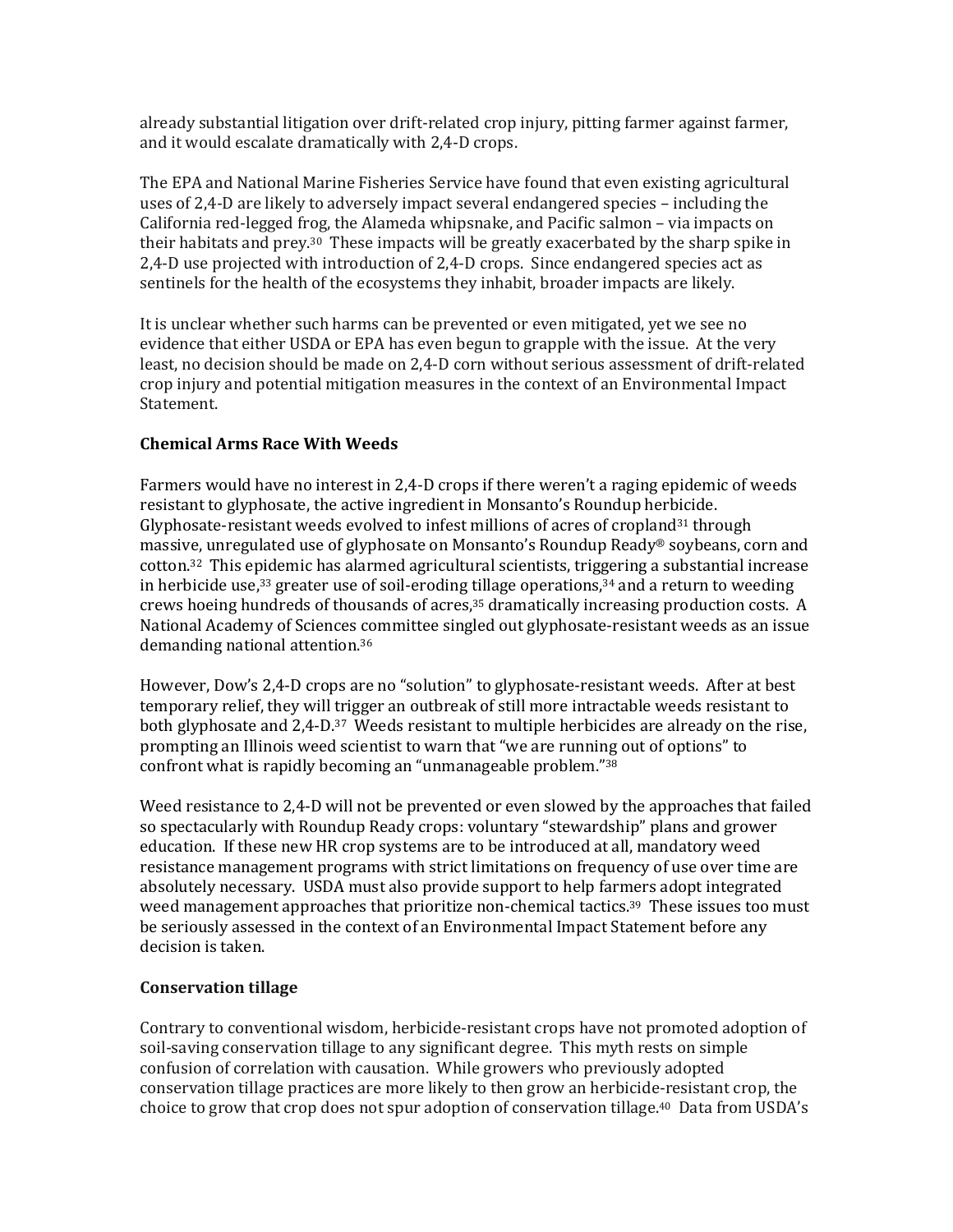soil erosion experts at the Natural Resources Conservation Service leave no room for debate on this point: the big reductions in soil erosion due to adoption of conservation tillage occurred from the 1970s to the mid-1990s, while soil erosion rates leveled out in the decade of Roundup Ready crop adoption.41 Strong financial incentives to adopt soil-saving farming practices contained in the 1985 and 1990 Farm Bills are chiefly responsible for increased use of conservation tillage.<sup>42</sup>

Thus, Dow's claim that 2,4-D crops will "preserve" the soil-conserving benefits supposedly conferred by RR crop systems is fundamentally mistaken. Going forward, massive use of 2,4-D and other herbicides accompanying HR crops might partially substitute for tillage on some acres, but history demonstrates that such benefits would be fleeting at best. Indeed, glyphosate-resistant weeds spawned by RR crop systems have undeniably increased tillage,<sup>43</sup> leading to abandonment of soil-conserving practices on many infested acres.<sup>44</sup> With 2,4-D corn, the same cycle of weed resistance that plagued RR crops would recur with 2,4-D, driving use of tillage and soil erosion to new heights. The draft environmental assessment fails to assess increased tillage and soil erosion as foreseeable consequences of 2,4-D-resistant weeds fostered by 2,4-D corn, a subject that must be addressed in the context of an Environmental Impact Statement.

# **Conclusion**

While none of the significant threats discussed above are unique to HR crops, they are all *significantly escalated* by the intended use of these crop systems and the characteristic ways in which they are managed. Harms to human health, increased crop damage from drift, and rapid evolution of resistant weeds are reasonably foreseeable consequences of 2,4-D corn's approval. The broad purpose of the Plant Protection Act (PPA) is to protect all of agriculture, as well as the environment and the agricultural economy. Pursuant to the PPA, USDA has broad authority, the mandate and the means to protect farmers and the environment. The harms of this crop system plainly fall under USDA's purview. Ignoring them would violate the agency's statutory duties, as well as unnecessarily put farmers, businesses, the public and the environment at risk.

For all of the above reasons, we urge USDA to deny Dow's petition to deregulate 2,4-Dresistant corn. At the very least, USDA must conduct a comprehensive Environmental Impact Statement that addresses the serious issues discussed above, meaningfully considers restrictions on this crop system to prevent its foreseeable harms, and then use that EIS to inform its eventual decision, as required by the National Environmental Policy Act.

CC: Administrator Lisa Jackson, U.S. Environmental Protection Agency

### *SIGNED:*

#### **Organizations:**

Ad Hoc Committee for Clean Water Alaska Community Action on Toxics Allergy Kids Foundation Alliance for Natural Health USA Alternative Energy Resources Organization Berkshire Environmental Action Team (BEAT)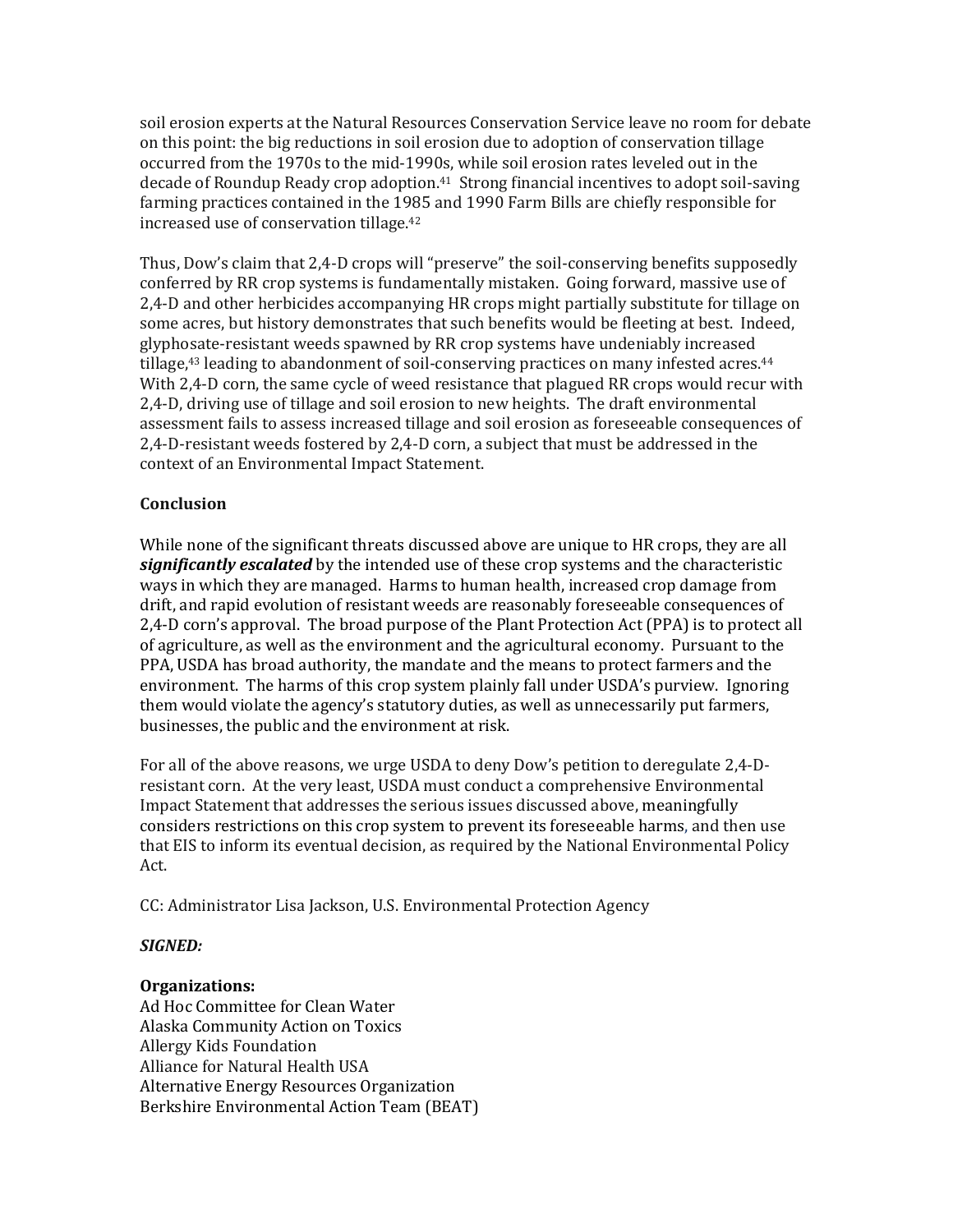Beyond Pesticides California Rural Legal Assistance Foundation Californians for GE-Free Agriculture Californians for Pesticide Reform The Canary Party Carolina Farm Stewardship Association Center for Biological Diversity Center for Environmental Health Center for Food Safety Center for Technology Assessment Citizens for Sanity.Com Clean Production Action Community Alliance for Global Justice Community Alliance with Family Farmers The Cornucopia Institute CounterCorp Cumberland Countians for Peace & Justice Dakota Resource Council Dakota Rural Action Duluth Community Garden Program Earth Day Network Earth Open Source (EOS) Eco-Justice Class of Pleasant Hill Community Church/UCC Ecology Center Ecology Party of Florida **EConsulting** Empire State Consumer Project Environmental Health Fund Family Farm Defenders Farm and Ranch Freedom Alliance Farmworker Association of Florida Florida Certified Organic Growers and Consumers, Inc Food and Water Watch Food Chain Workers Alliance Food Democracy Now! Food First Food Rights Network (Center for Media and Democracy) Friends of the Earth Grassroots Environmental Education Grassroots International Greenpeace Healthy Child Healthy World Hoosier Environmental Council Idaho Rural Council Indigenous Environmental Network Institute for Agriculture and Trade Policy Institute for Responsible Technology Institute for Social Ecology Institute for a Sustainable Future Institute of Neurotoxicology & Neurological Disorders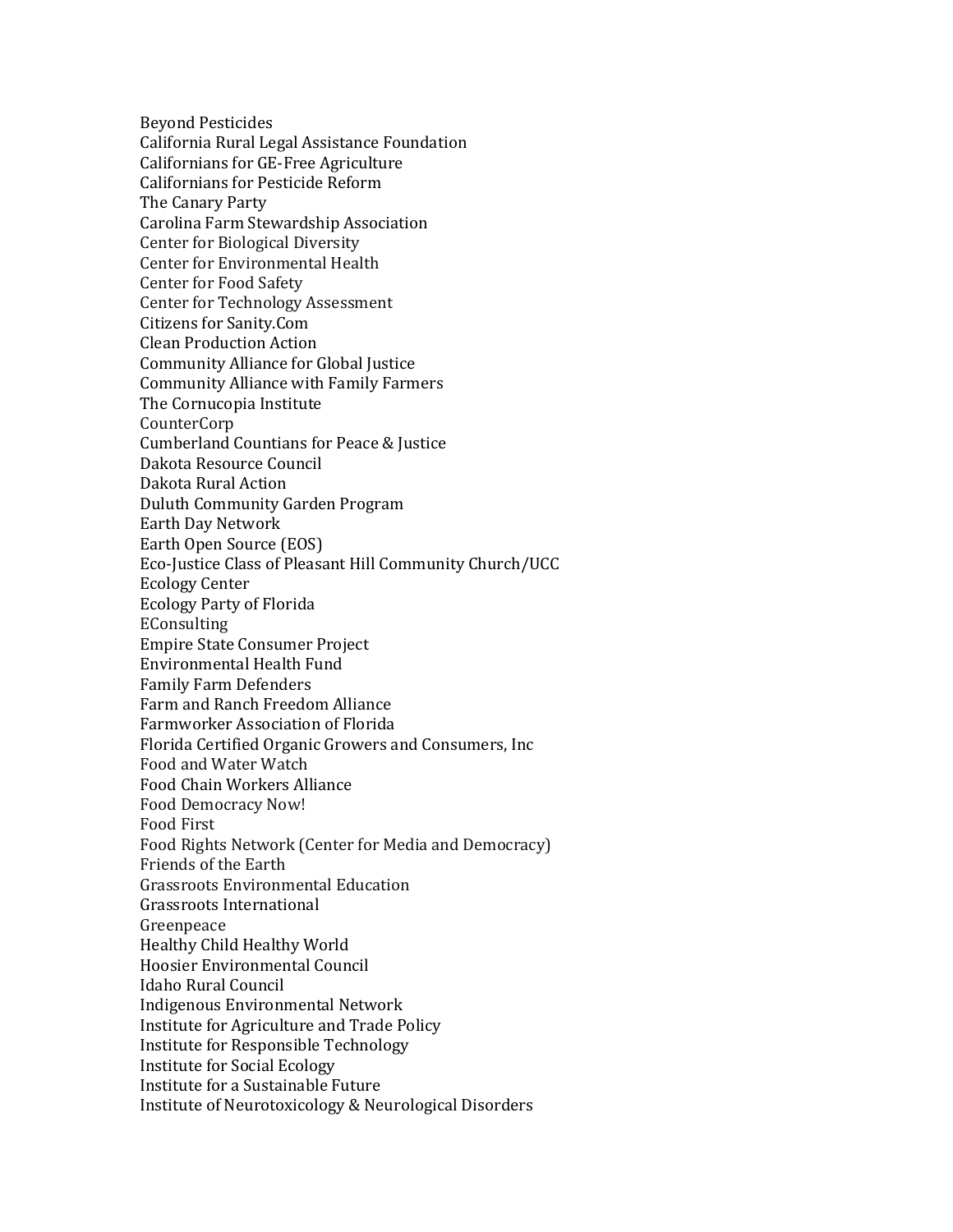Iowa Citizens for Community Improvement Kentucky Environmental Foundation Lideres Campesinas Local to Global Advocates for Justice Los Jardines Institute (The Gardens Institute) Maine Organic Farmers and Gardeners Association Mangrove Action Project Medical Advocates for Healthy Air Midwest Organic and Sustainable Education Service (MOSES) Mississippi Association of Cooperatives Missouri Rural Crisis Center Moms Advocating Sustainability Montana Organic Association Morro Bay Commercial Fishermen's Organization Mvskoke Food Sovereignty Initiative National Family Farm Coalition National Farm Worker Ministry National Latino Farmers & Ranchers Trade Association National Lawyers Guild Environmental Justice Committee National Organic Coalition Natural Resources Defense Council Network for Environmental & Economic Responsibility, United Church of Christ New York Environmental Law and Justice Project The Non-GMO Project Northeast Organic Dairy Producers Alliance Northeast Organic Farming Association -- Interstate Council (NOFA-IC) Northeast Organic Farming Association, Massachusettes (NOFA-MA) Northeast Organic Farming Association, Vermont (NOFA-VT) Northern California Council, Federation of Fly Fishers Northwest Atlantic Marine Alliance Northwest Center for Alternatives to Pesticides Oakland Institute Oregon Physicians for Social Responsibility Oregon Tilth The Organic & Non-GMO Report Organic Consumers Association Organic Farming Research Foundation Organic Seed Alliance Organic Seed Growers and Trade Association PLANT (Partners for the Land & Agricultural Needs of Traditional Peoples) Pesticide Action Network North America Pesticide Watch Physicians for Social Responsibility Physicians for Social Responsibility, Arizona Physicians for Social Responsibility, Maine Progressive Agriculture Organization Rodale Institute Rural Coalition/Coalición Rural Say No to GMOs! Science and Environmental Health Network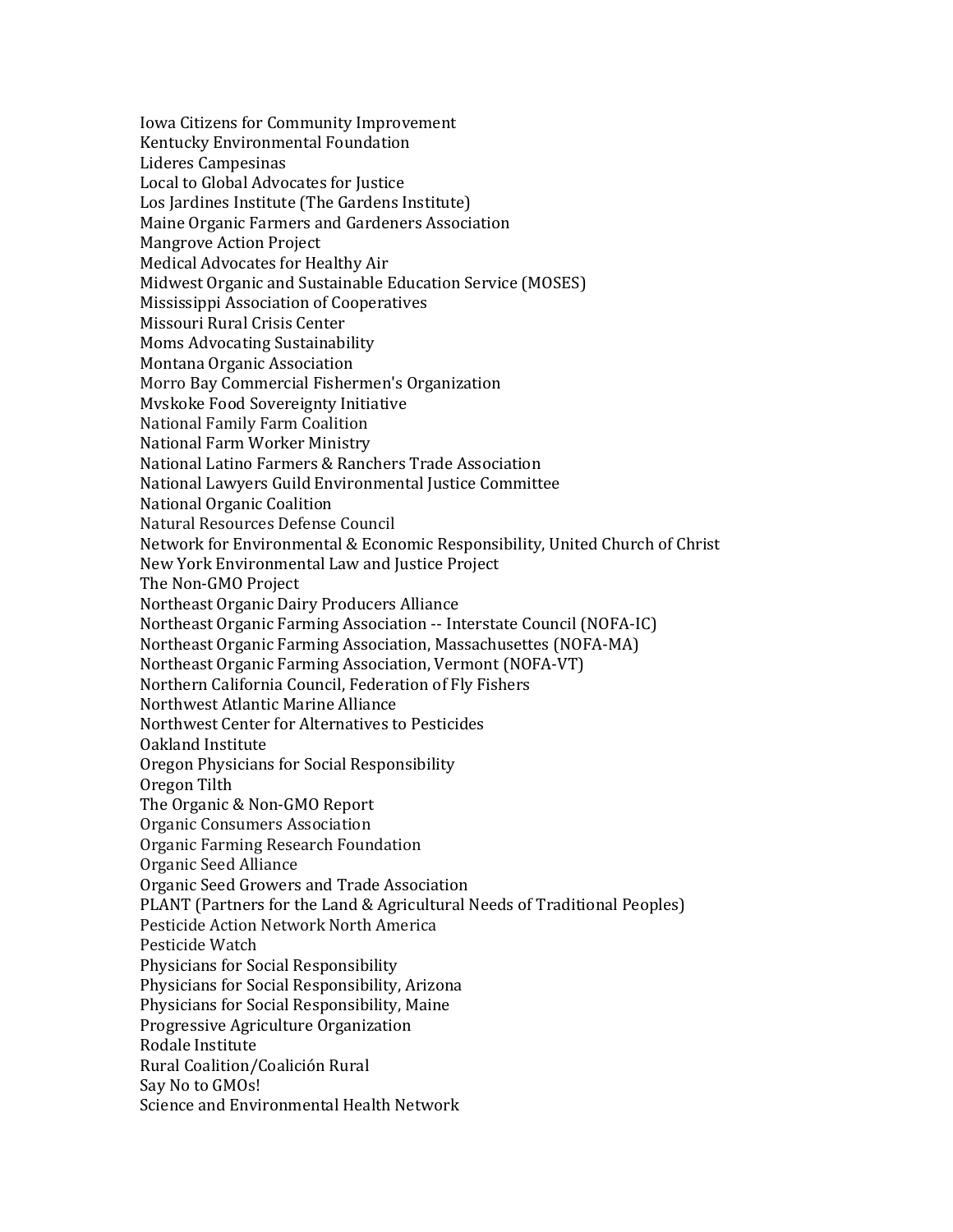Sierra Club Small Boat Commercial Salmon Fishermen's Association (SBCSFA) South Florida Cancer Association Student Action with Farmworkers SumOfUs.org Sustainable Agriculture of Louisville Sustainable Fairfax TEDX, The Endocrine Disruption Exchange Washington Biotechnology Action Council Western Organization of Resource Councils (WORC) Western Colorado Congress WhyHunger Women's Voices for the Earth

#### **Farms and Businesses:**

Agricultural Missions, Inc (AMI) Annie's, Inc. Ashland Food Co-op Central Co-op Clearlake Organic Farm Common Ground Food Co-op Clif Bar & Company CROPP Cooperative/Organic Valley Family of Farms Dr. Bronner's Magic Soaps Eden Foods Equal Exchange, Inc. ETI Environmental Laboratory Good Earth Natural Foods GreenTree Cooperative Grocery Health Business Strategies Hungry Hollow Co-op Independent Natural Food Retailers Association (INFRA) Jacobs Farm / Del Cabo, Inc. Kirschenmann Family Farms, Inc. Lundburg Family Farms Mercola.com Mississippi Market Co-op National Cooperative Grocers Association (NCGA) Nature's Path Foods Oregon Organic Coalition (OOC) Organically Grown Company (OGC) Organic Farming Works LLC PCC Natural Markets Putney Consumers Cooperative Thirteen Mile Lamb and Wool Co United Natural Foods, Inc. Veritable Vegetable Wood Prairie Farm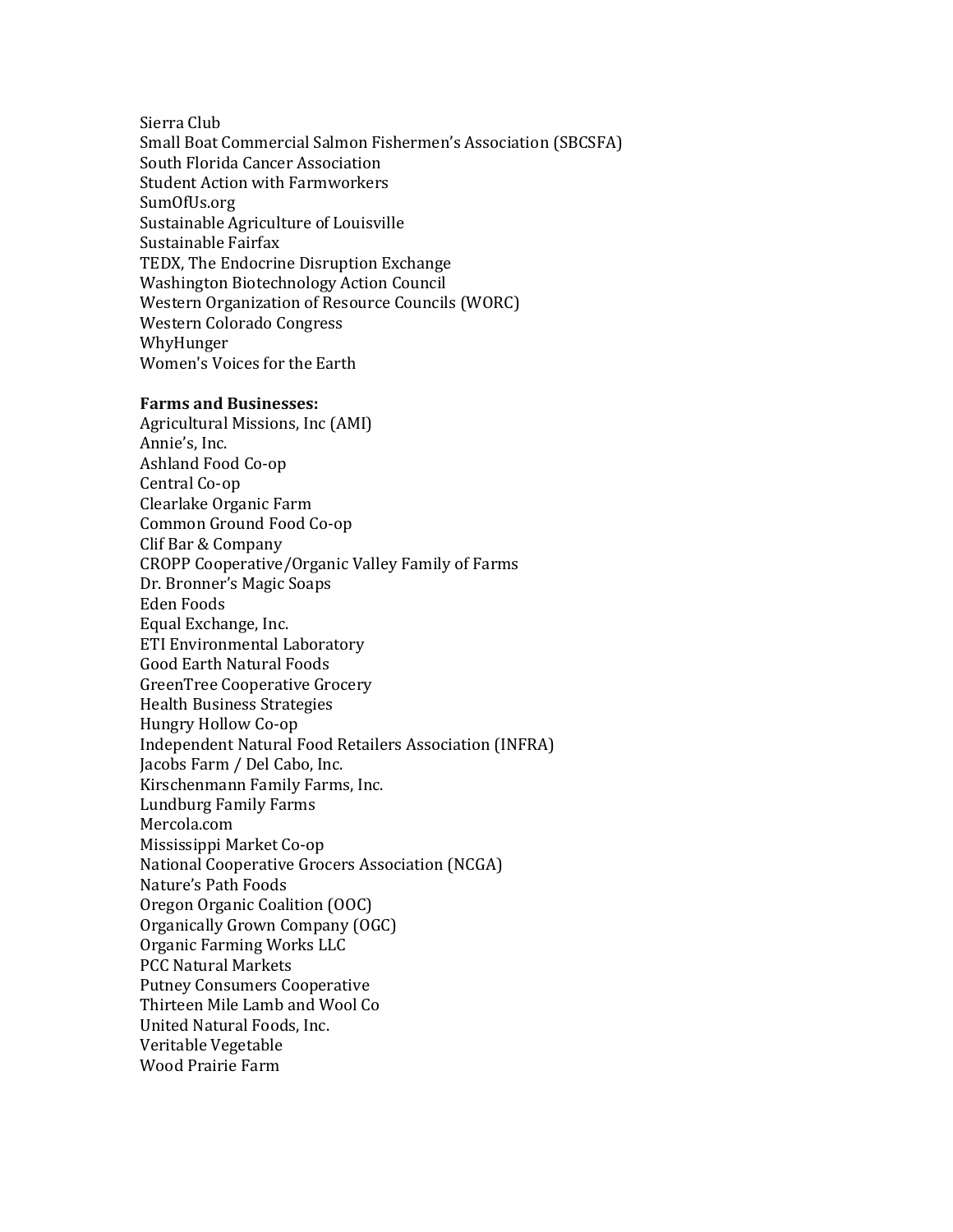<sup>4</sup> As quoted in Kilman (2010),op. cit.

L

http://www.sustainableproduction.org/downloads/AgricultureandCancer\_001.pdf

<sup>10</sup> Zahm, SH & Blair, A (1992). "Pesticides and non-Hodgkin's lymphoma," Cancer Research 52: 5485s-5488s.

http://cancerres.aacrjournals.org/content/52/19\_Supplement/5485s.long; Zahm, SH, Weisenburger, DD, Babbitt, PA, Saal, RC, Vaught, JB, Cantor, KP, Blair, A (1990). "A case-control sutdy of non-Hodgkin's lyphoma and the herbicide 2,4-

dichlorophenoxyacetic acid (2,4-D) in eastern Nebraska," Epidemiology 1(5): 349-56.

http://www.ncbi.nlm.nih.gov/pubmed/2078610

<sup>11</sup> Boyd, DR (2006). "The food we eat: an international comparison of pesticide regulations," David Suzuki Foundation, 2006. http://www.davidsuzuki.org/publications/downloads/2006/DSF-HEHC-Food1.pdf

<sup>12</sup> EPA (2005). Reregistration Eligibility Decision for 2,4-D, Environmental Protection Agency, June 2005, pp. 19-20.

<sup>13</sup> IOM (2012). Veterans and Agent Orange: Update 2010, Committee to Review the Health Effects in Vietnam Veterans of Exposure to Herbicides, Institute of Medicine of the National Academies, 466-489. The latest in an exhaustive, biennial review of evidence on the toxicology of Agent Orange compounds.

<sup>14</sup> Tanner, C.M. et al (2009). "Occupation and risk of Parkinsonism," Archives of Neurology 66: 1106-1113.

<sup>15</sup> http://www.nrdc.org/living/chemicalindex/2-4-d.asp

<sup>16</sup> Sturtz N, Deis RP, Jahn GA, Duffard R, Evangelista de Duffard AM (2008). "Effect of 2,4-dichlorophenoxyacetic acid on rat maternal behavior," Toxicology 247(2-3): 73-79.

<sup>17</sup> Sturtz N, Jahn GA, Deis RP, Rettori V, Duffard RO, Evangelista de Duffard AM (2010). "Effect of 2,4-dichlorophenoxyacetic acid on milk transfer to the litter and prolactin release in lactating rats," Toxicology 271(1-2): 13-20.

<sup>18</sup> Garry VF, Schreinemachers D, Harkins ME, et al (1996). "Pesticide appliers, biocides, and birth defects in rural Minnesota," Environ Health Perspect 104:394-399.

<sup>19</sup> "Pesticides in Surface Waters," Pesticide National Synthesis Project, US Geological Survey, Fact Sheet FS-039-97.

http://water.usgs.gov/nawqa/pnsp/pubs/fs97039//sw4.html

<sup>20</sup> http://www.epa.gov/espp/litstatus/effects/redleg-frog/2-4-d/appendix-e.pdf

<sup>21</sup> Pearce, N & McLean D (2005). "Agricultural exposures and non-Hodgkin's lymphoma," Scand J Work Environ Health 31 (Suppl 1): 18-25.

<sup>22</sup> http://www.epa.gov/oppsrrd1/registration\_review/fy12-fy15-schedule-summary.pdf.

<sup>23</sup> http://www.epa.gov/iris/supdocs/1024index.html

<sup>24</sup> Breeze, V.G. & West, C.J. (1987). "Effects of 2,4-D butyl vapor on the growth of six crop species," Ann. Appl. Biol. 111: 185-91.

<sup>25</sup> Walker, T. (2011). "Avoiding 2,4-D Injury to Grapevines," Colorado State University Extension, July 2011.

<sup>26</sup> Bennett, D (2006). "2,4-D herbicide drift damage stuns east Arkansas cotton," Delta Farm Press, 8/11/06.

http://deltafarmpress.com/24-d-herbicide-drift-damage-stuns-east-arkansas-cotton

<sup>27</sup> AAPCO (1999 & 2005). "1999/2005 Pesticide Drift Enforcement Survey," Association of American Pesticide Control Officials, at http://aapco.ceris.purdue.edu/htm/survey.htm. Survey periods 1996-1998 and 2002-2004, respectively.

<sup>28</sup> Mortensen, DA, Egan, JF, Maxwell, BD, Ryan, MR & Smith, RG (2012). "Navigating a critical juncture for sustainable weed man- agement," Bioscience 62(1): 75-84.

<sup>29</sup> Save Our Crops Coalition, at http://saveourcrops.org/2012/04/02/announcing-the-save-our-crops-coalition/.

<sup>30</sup> EPA (2009). "Risks of 2,4-D Use to the Federally Threatened California Red-legged Frog (Rana aurora draytonii) and Alameda Whipsnake (Masticophis lateralis euryxanthus)," Environmental Protection Agency, Feb. 2009; NMFS (2011).

"Biological Opinion: Endangered Species Act Section 7 Consultation with EPA on Registration of 2,4-D, Triclopyr BEE, Diuron, Linuron, Captan and Chlorothalonil," National Marine Fisheries Services, June 30, 2011.

<sup>31</sup> International Survey of Herbicide-Resistant Weeds, last visited 4/18/12.

http://www.weedscience.org/Summary/UspeciesMOA.asp?lstMOAID=12&FmHRACGroup=Go.

<sup>32</sup> Powles, S.B. (2010). "Gene amplification delivers glyphosate- resistant weed evolution," Proceedings of the Natinal Acaedemy of Sciences 107: 955?56.

<sup>1</sup> Kilman, S. (2010). "Superweed outbreak triggers arms race," The Wall Street Journal, June 4, 2010.

http://www.gmwatch.org/latest-listing/1-news-items/12263- superweed-outbreak-triggers-arms-race

<sup>2</sup> EPA (2011). "Pesticide Industry Sales and Usage: 2006 and 2007 Market Estimates," U.S. Environmental Protection Agency,

February 2011, Table 3.4. In 2007, agricultural herbicides (442 million lbs.) represented 65% of overall pesticide use in U.S. agriculture (684 million lbs.)

<sup>&</sup>lt;sup>3</sup> See Petitions for Nonregulated Status Pending list, last visited 4/11/12,

http://www.aphis.usda.gov/biotechnology/not\_reg.html.

<sup>5</sup> See http://www.centerforfoodsafety.org/projected-increase-in-24-d-use-with-introduction-of-24-d-resistant-corn-through-2019-benbrook2012/.

<sup>6</sup> Based on EPA (2011),op. cit., Table 3.6, which shows 25-29 million lbs. 2,4-D used agriculturally in 2007, and projection cited in footnote 5.

<sup>7</sup> Jacobs, M. & Clapp, D. (2008). "Agriculture and Cancer: A Need for Action,"

<sup>8</sup> Hardell, L. Eriksson, M. (1999). "A case-control study of non-Hodgkin lymphoma and exposure to pesticides," Cancer 85(6): 1353-60.

<sup>9</sup> McDuffie, HH, Pahwa, P, McLaughlin, JR et al (2001). "Non-Hodgkin's lymphoma and specific pesticide exposures in men: cross-Canada study of pesticides and health," Cancer Epidemiol Biomarkers Prev 10: 1155-63.